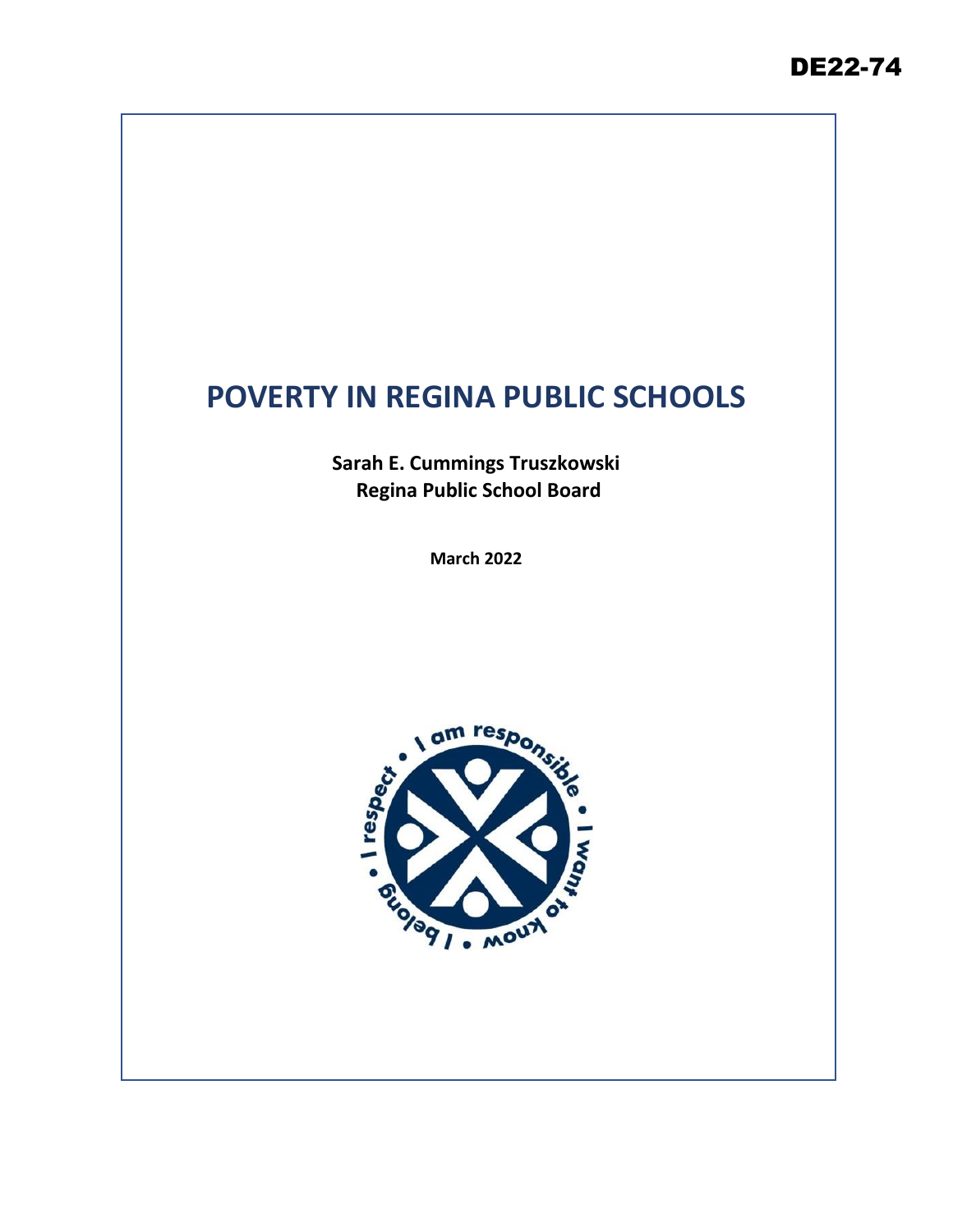### **INTRODUCTION**

Poverty is a multi-generational problem rooted deeply in our communities. The impacts of poverty are widespread across Canada, but vulnerable groups such as people living with disabilities, single parents, elderly individuals, young people, and racialized communities are more susceptible (Canada without Poverty, 2019). Poverty entails more than the lack of income and its manifestations include hunger and malnutrition, limited access to education and other basic services, social discrimination and exclusion as well as the lack of access to decision-making (Regina Anti-Poverty Ministry, 2021).

Poverty for children in Regina Public Schools is a huge concern. Children living in poverty may experience:

- food insecurity,
- may not have stable housing,
- may not have internet connectivity at home,
- may face discrimination (poor shaming) and,
- because racialized students are more likely to live in poverty, may even face racism.

Poverty can have other serious, negative effects on children's mental health issues including anxiety and depression and can contribute to addiction. Unfortunately, these same students often find it difficult to get to school and attend school consistently, and as studies tell us low attendance is correlated with poor academic outcomes and lower graduation rates, these students often struggle academically and are less likely to graduate.

Parents of these families often work longer hours or multiple jobs [for minimum wage], meaning they may not be available to assist their children with their schoolwork (National Association of Secondary School Principals, 2021). Experienced administrators I spoke with said that language deficiencies are one of the biggest concerns in schools for those in poverty because they simply do not get the same reading and literacy supports at home as others (C. Keyes, personal communication, August 20, 2021). And, while school staff work wonders with their students academically once they are at school, there are still many learning gaps to address. Poverty directly hurts children in our schools.

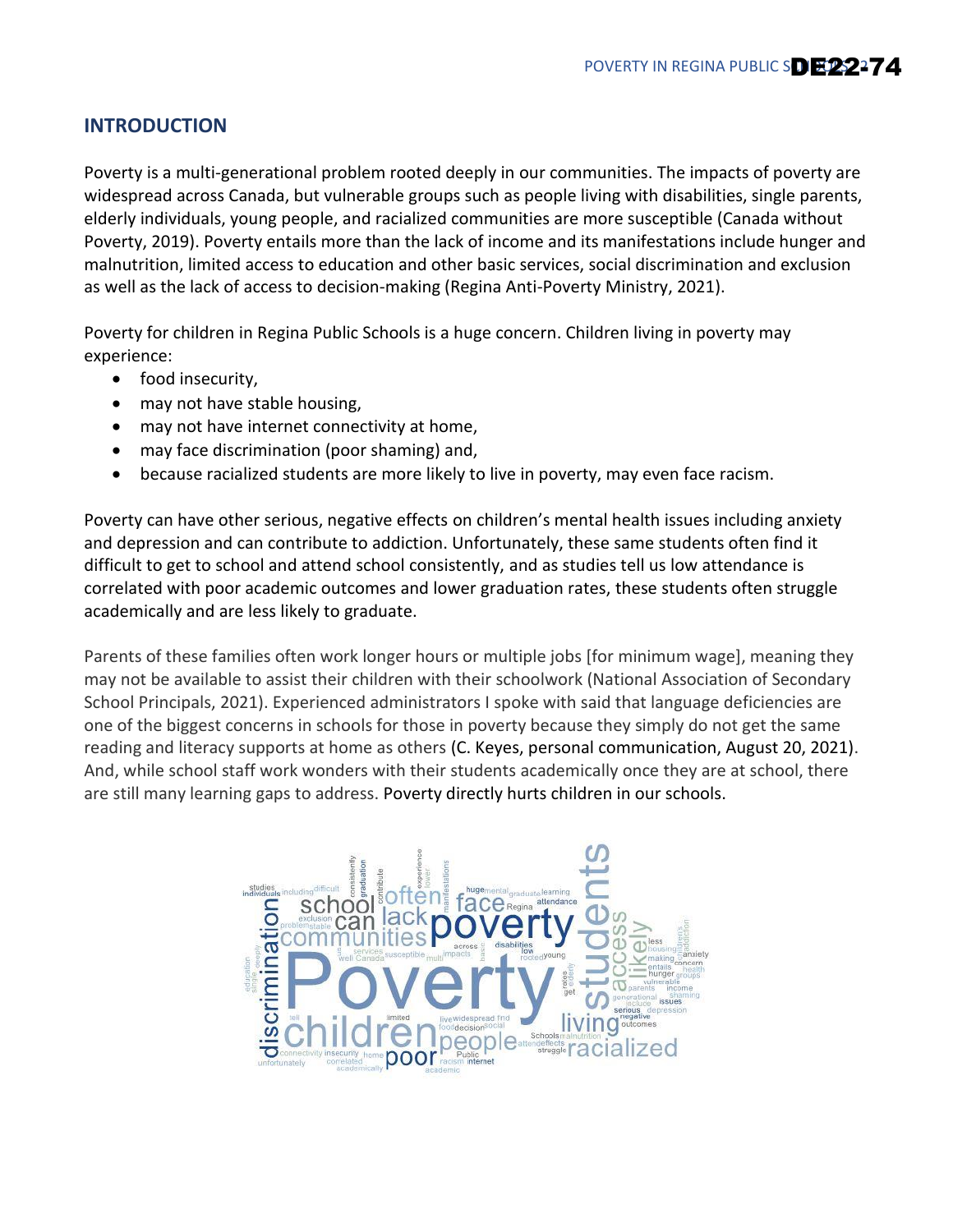## **MEASURING POVERTY**

The Federal Government and Statistics Canada use three measures to find the poverty line, these are:

- 1. the Market Basket Measure (MBM),
- 2. the Low Income Cut-Off (LICO), and
- 3. the Low Income Measure (LIM) (Saskatchewan Ministry of Education, n.d.).

If using the federal government's Low Income Measure (LIM) the statistics place 26.1% of all children in Saskatchewan in poverty. Using this same Low Income Measure, in the city of Regina, 20% of all children live in poverty. (Sanchez, 2019)

Other sources measure poverty via the MBM - an income level below which a household does not have enough money to buy a specific basket of goods and services that allows it to meet its basic needs and achieve a modest standard of living. Using the MBM, approximately 12.6% of all children in Saskatchewan live in Poverty (Gingrich, 2019).

In 2019, given the population of children in Saskatchewan was 244,476, these measures tell us that between 30,803 (12.6%) and 48,895 (20%) children in Saskatchewan are living in poverty. (Canadian Child Welfare Portal, 2019)

And, what about children in our Regina Public Schools? If approximately 20% of all children in Regina live in poverty, and we have approximately 24,000 students enrolled in our schools, that means approximately 4,800 Regina Public School students are living in poverty. In my opinion, 4,800 children in our schools living in poverty is 4,800 too many.

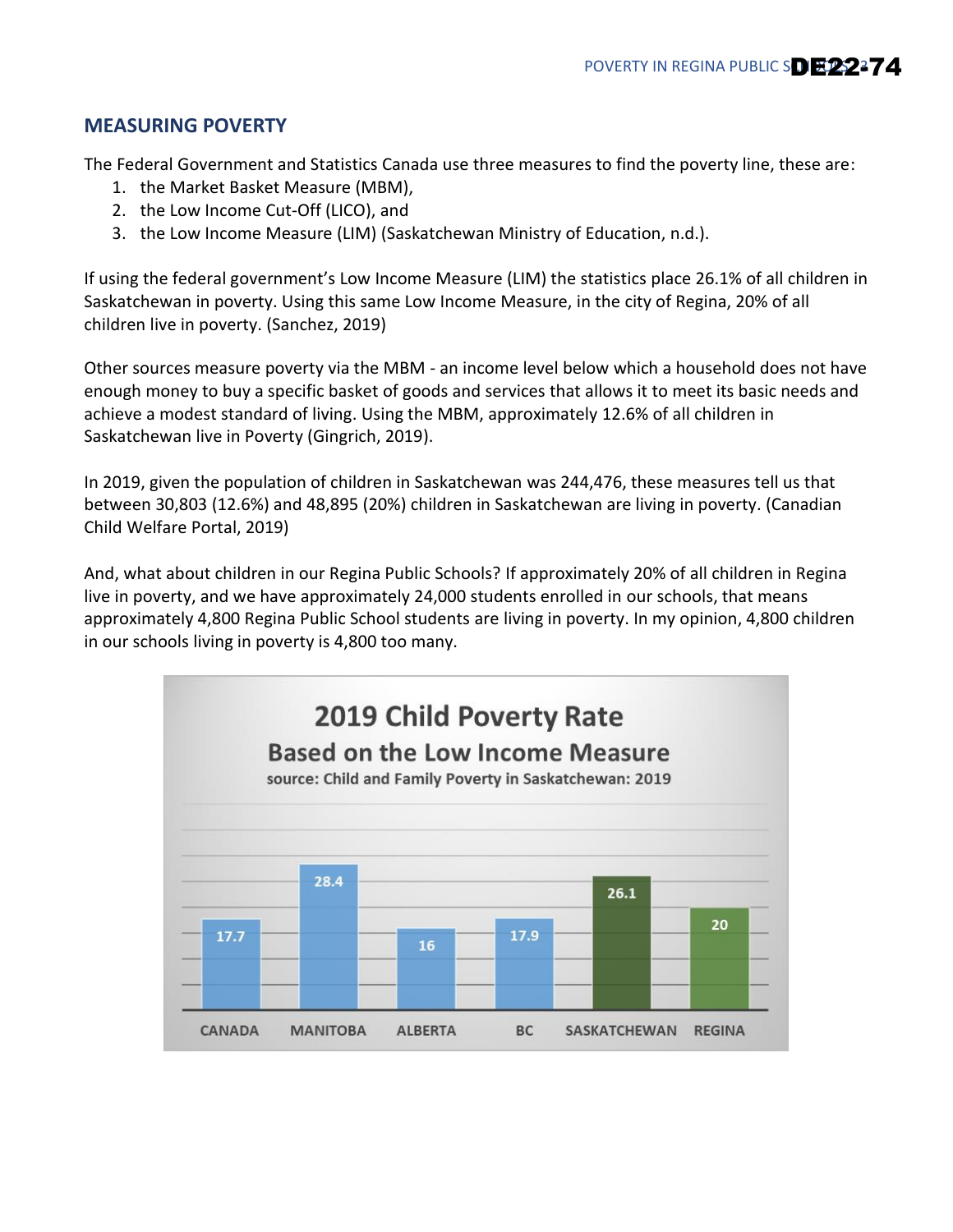## **CONSULTATION**

This past Fall 2021, I spoke with several Regina Public School Principals whose students experience widespread poverty. On September 23, 2021 in a Zoom discussion, I was told that "poverty affects everything that happens in our building", and "schools are often safe-havens for families, where basic needs like nutrition, health-care, and basic physical needs" must be acknowledged and met before teaching and learning can take place (Poverty discussion with Regina Public School Principals, September 23, 2021). Unfortunately, poverty is a central driver of attendance issues and if a student isn't consistently attending school, many of the desperately needed academic and social supports available aren't being used.

And, as we know, attendance hinges on access to transportation - something many of our families in poverty do not have. Accessible transportation is not the only challenge for our students in poverty, since their families face a mountain of crippling expenses. The high cost of rent, high monthly utility bills (power, heat, water, internet, phone), high (skyrocketing!) cost of groceries, childcare, transportation and clothing all add financial pressure.

According to Statistics Canada, in the city of Regina, Shelter makes up approximately 35% of our expenses, Food 25%, Transportation 10%, Clothing 5% and Other 25% (Gingrich, 2020).

If we could reduce monthly expenses and increase financial assistance to those living in poverty, we would help thousands of children in our Regina schools.

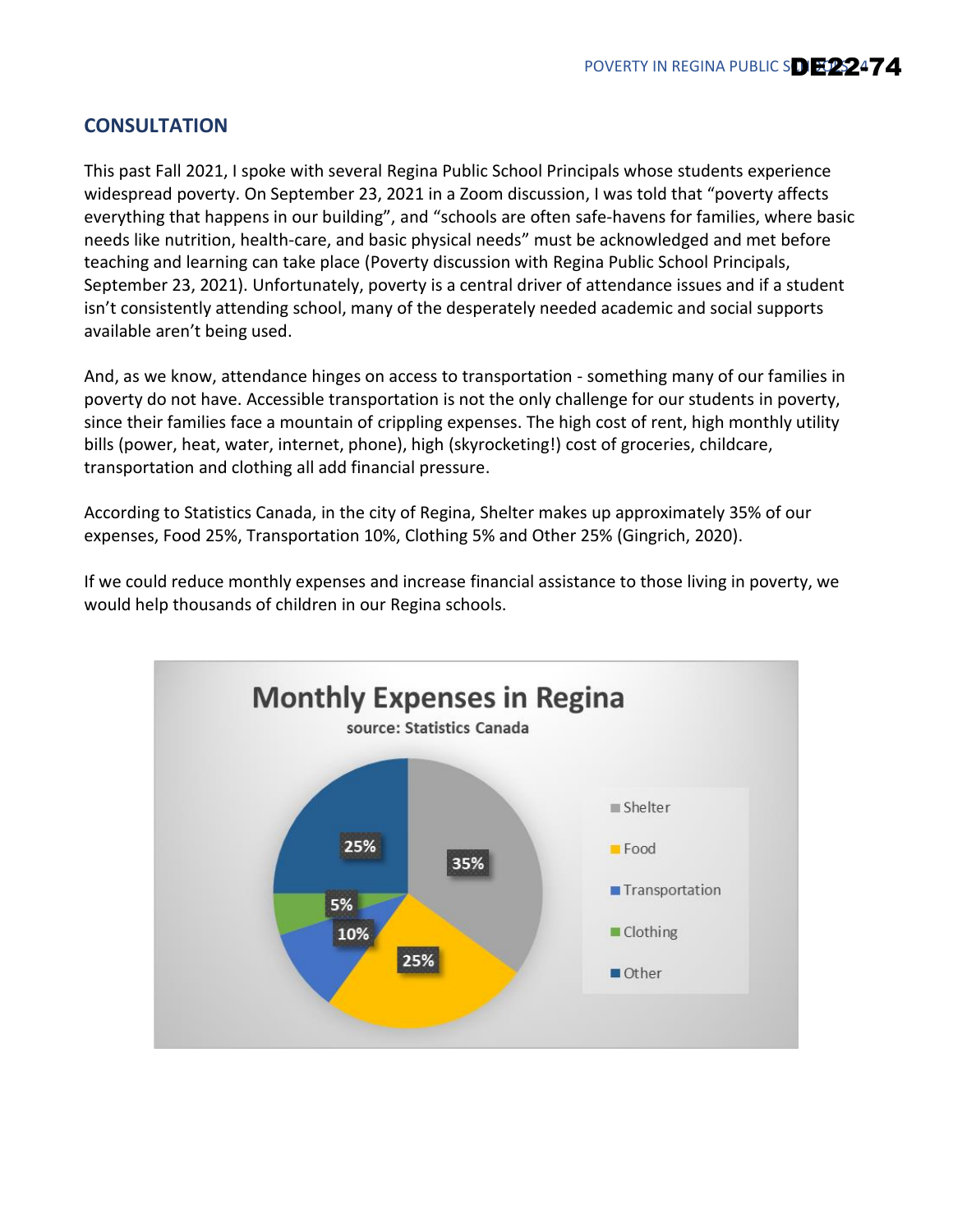## **SCHOOL BOARD AND MUNICIPAL INITIATIVES**

More than one of the principals' schools has a free "supply store" where students can come get shoes, clothes, backpacks and school supplies, but unfortunately this operation uses a large portion of the school's yearly budget. The principals said their staff are regularly helping students with eye appointments, hearing appointments, getting health cards, identification cards, driving students to medical appointments, and so on. They often spend time writing grants to access as much financial support as possible, which isn't easy when there is no centralized, accessible service that provides all the things these children need (Poverty discussion with Regina Public School Principals, September 23, 2021).

Fortunately, our school division has access to, and provides funding for food programs in 24 of our schools. We receive funding from the provincial government's Child Nutrition Program, Breakfast for Learning, REACH, MOSAIC, Breakfast Clubs of Canada and PC Charity (and often others should the individual schools – usually in-school administrators or parents – apply). Unfortunately, there are still many schools that do not have access to nutrition funding and do not provide snacks and lunches to students. Because of this, there are still many students who struggle with food insecurity in our schools.

When students experience racism and/or discrimination, have food insecurity or unstable housing because of poverty, they often also struggle at school. Knowing this, if we are to take our responsibility for reconciliation seriously we must also take poverty seriously. Poverty rates for First Nations peoples in Saskatchewan are significantly higher than for all other citizens. According to the 2016 Census of Canada data, 45% of First Nations people in Regina are living in poverty. Compare that (45%) to all non-Indigenous people living in poverty in Regina (10%) it is clear that First Nations people are disproportionately living in poverty in our city (Gingrich, 2020). These same people also experience denial of hospital and/or medical services and live with systemic racism every day.

Notably, racism and discrimination is one of the major issues raised in the City of Regina's Community Safety and Well-being (CSWB) plan which was approved by Regina City Council on November 25, 2021. In this plan, the city outlines six priorities to create a healthier and more sustainable quality of life for Regina citizens, including the most vulnerable. These priorities include:

- Domestic Violence and Intimate Partner Violence
- Food Insecurity
- Problematic Substance Use
- Racism and Discrimination
- Safety
- Service System

Implementing the CSWB Plan would greatly benefit Regina Public School students who live in poverty by ensuring they are able to meet their needs for education, health care, food, housing, income and social and cultural expression, and create a city where everyone has the opportunity to grow, learn, work, play, connect, love and be loved (City of Regina and Canadian Municipal Network on Crime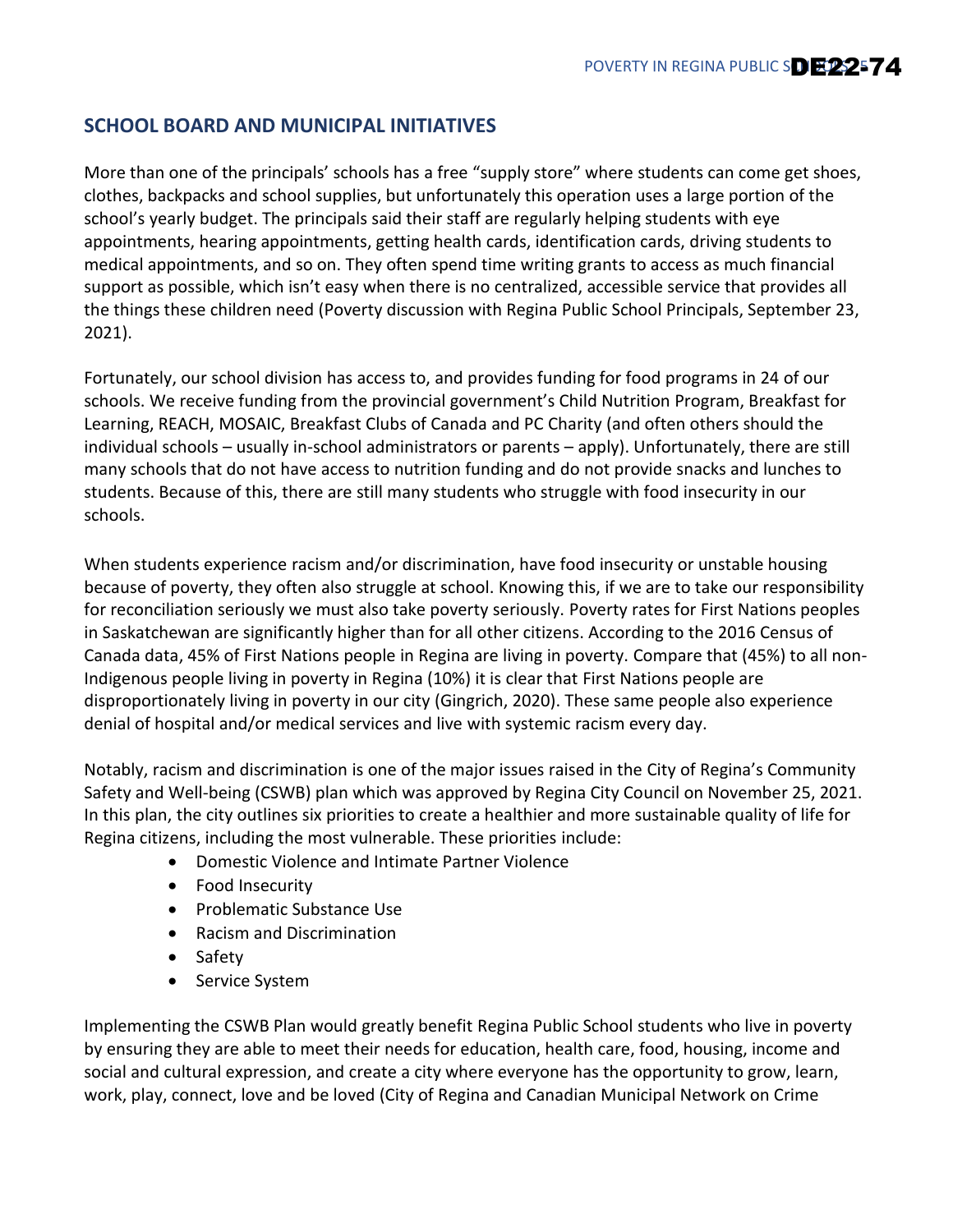Prevention, 2021). When these basic needs are met, and poverty is reduced, we *will* see increases in learning outcomes and graduation rates for thousands of our students!

Research shows that those with less than a high school education stay unemployed longer than those who graduated high school (Saskatchewan Ministry of Education, Advisory Group on Poverty Reduction). We also know that students who do not complete Grade 12 have fewer work opportunities, less income, and ultimately poorer health (Provincial Auditor of Saskatchewan, 2021). Reducing poverty in our community is paramount to increasing high school graduation rates in our schools.

The human and financial cost of poverty is great. Knowing that so many of our Regina Public School students live in poverty should push all levels of policy-makers into action to find solutions immediately. As said in the CSWB plan's exploration of Awasiw: A Story of Courage and Resilience: it takes a courageous heart to "bring out into the open the hidden issues of our community" (City of Regina and Canadian Municipal Network on Crime Prevention, 2021).



#### **City of Regina Community Safety and Well-Being Plan Priorities**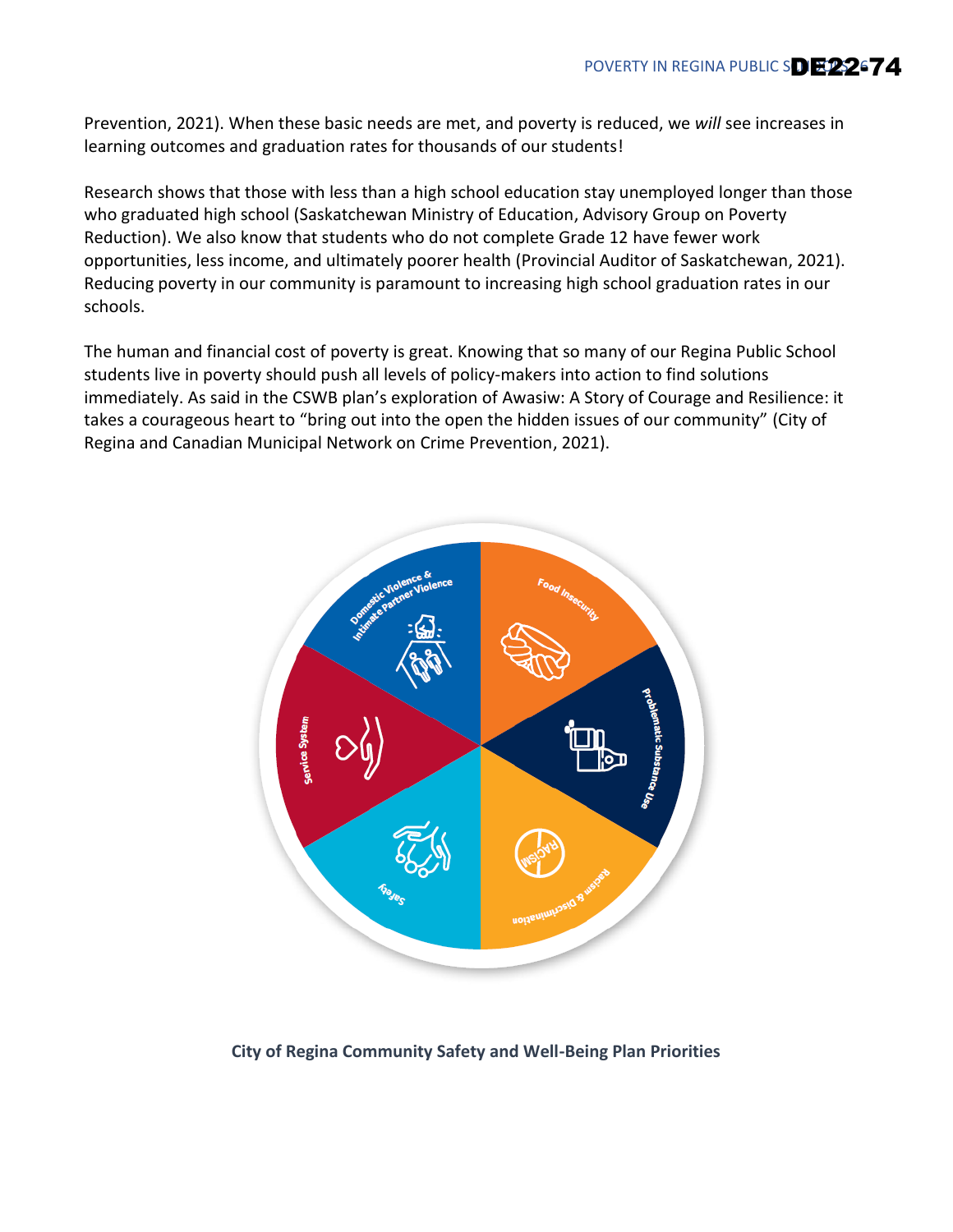#### **STUDENT VOICES**

Below are several statements from the 2017 report "*Shhh Listen! We have something to say!*" by the Saskatchewan Advocate for Children and Youth.

I believe that listening to children in our schools, city and province, will give leaders clear guidance for what these children need. Together, let's be school board, municipal and provincial leaders who show our children we really care.

*"Youth need to know that someone loves them. They need to know someone cares about them and that they can talk to someone. Meaningful friendships and relationships really matter"*

*"Sometimes we come to school and haven't had enough to eat. We need more food, snacks and juice."*

*"We need more activities. Places to hang out with our friends such as youth centres, parks or skate parks. Family fun nights, youth conferences and camps. We need more celebrations!"*

*"If you want to help youth, you have to help the older people. Because there is still so much going on from residential school. We have lost most of our language, culture, and identity. Our community is fractured"*

*"The leaders need to provide safe places for the kids to do recreational activities, come together and talk and be kids"*

*"We need to stop bullying and substance misuse, and increase support and physical safety"*

*"Improving meaningful activities for youth improves mental health".*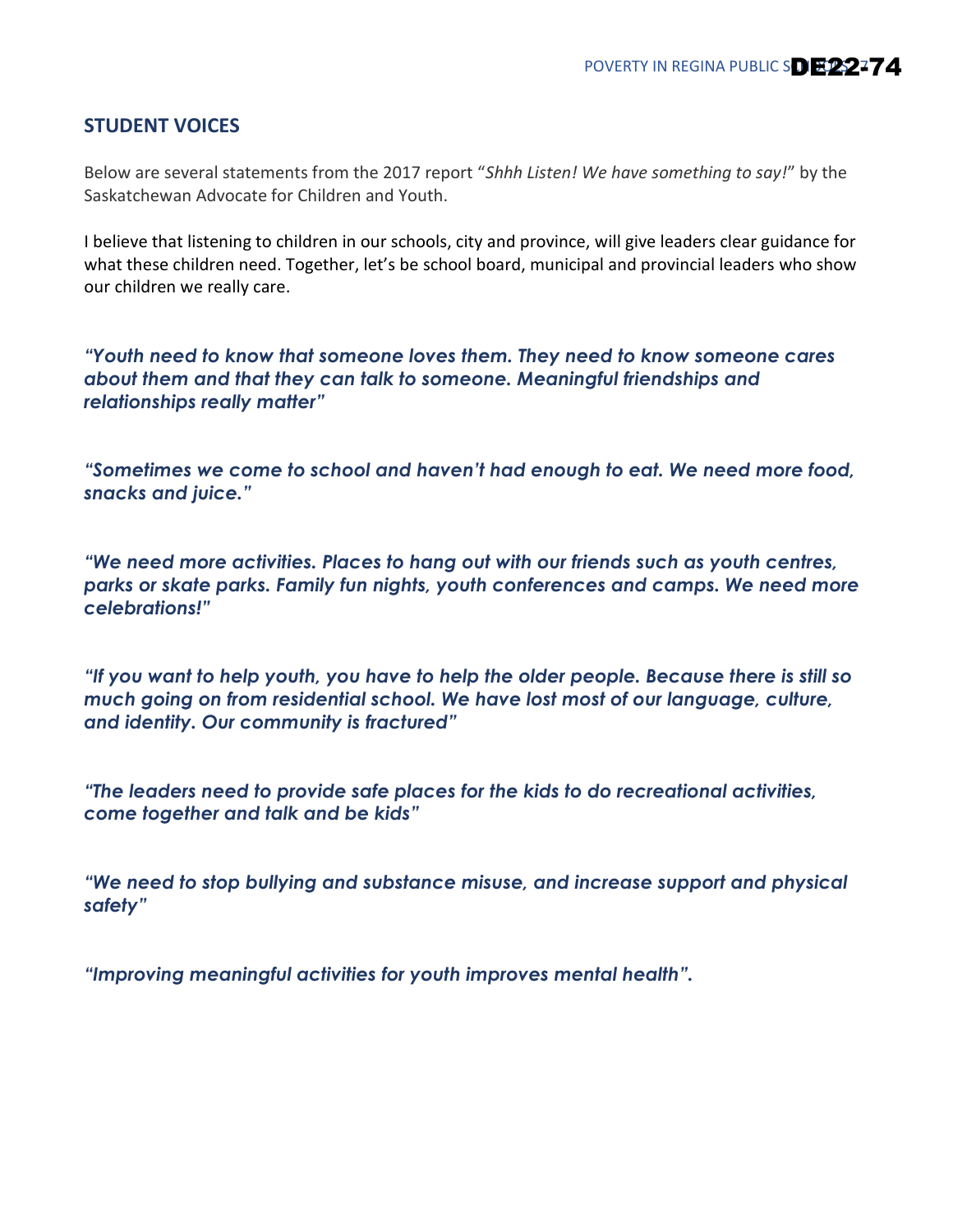## **RECOMMENDATIONS**

| <b>Provincial Government</b><br>of Saskatchewan | 1. | Reinstate a yearly "back to school" amount of \$100/child for school<br>supplies to all people on Saskatchewan Income Support (SIS) with school-<br>aged children (18 and under). |
|-------------------------------------------------|----|-----------------------------------------------------------------------------------------------------------------------------------------------------------------------------------|
|                                                 | 2. | Increase funding for school nutrition programs so more children receive<br>more meals, snacks and drinks at school.                                                               |
|                                                 | 3. | Raise SIS rates by \$300 a month as a step toward raising it above the<br>poverty line.                                                                                           |
|                                                 |    | 4. Provide free wifi to all people who live in poverty and acknowledge that<br>internet access is a basic human right.                                                            |
|                                                 | 5. | Provide Social Assistance (SIS) recipients with full coverage of basic<br>utilities.                                                                                              |
|                                                 | 6. | Increase City of Regina funding for public transportation, so all children<br>and youth can access the bus for free.                                                              |
|                                                 |    | 7. Raise the minimum wage to \$15/hour or more so Saskatchewan offers a<br>liveable income for all.                                                                               |
|                                                 |    | 8. Increase affordable, safe, community housing in Regina.                                                                                                                        |

| The City of Regina |    | 1. Provide free public transportation for all children up to age 18.         |
|--------------------|----|------------------------------------------------------------------------------|
|                    | 2. | Centralize poverty support through a city-wide service system for poverty    |
|                    |    | reduction and food security.                                                 |
|                    | З. | Increase free recreation and leisure programs, spaces, community events      |
|                    |    | and activities across Regina.                                                |
|                    | 4. | Develop stable, consistent, subsidized grocery stores in the "food desserts" |
|                    |    | of North Central and Heritage Neighbourhoods.                                |

| <b>The Saskatchewan</b><br><b>School Boards</b> | Prioritize poverty reduction advocacy in Saskatchewan schools.       |
|-------------------------------------------------|----------------------------------------------------------------------|
| <b>Association</b>                              | Bring awareness to the impacts poverty has on Saskatchewan students. |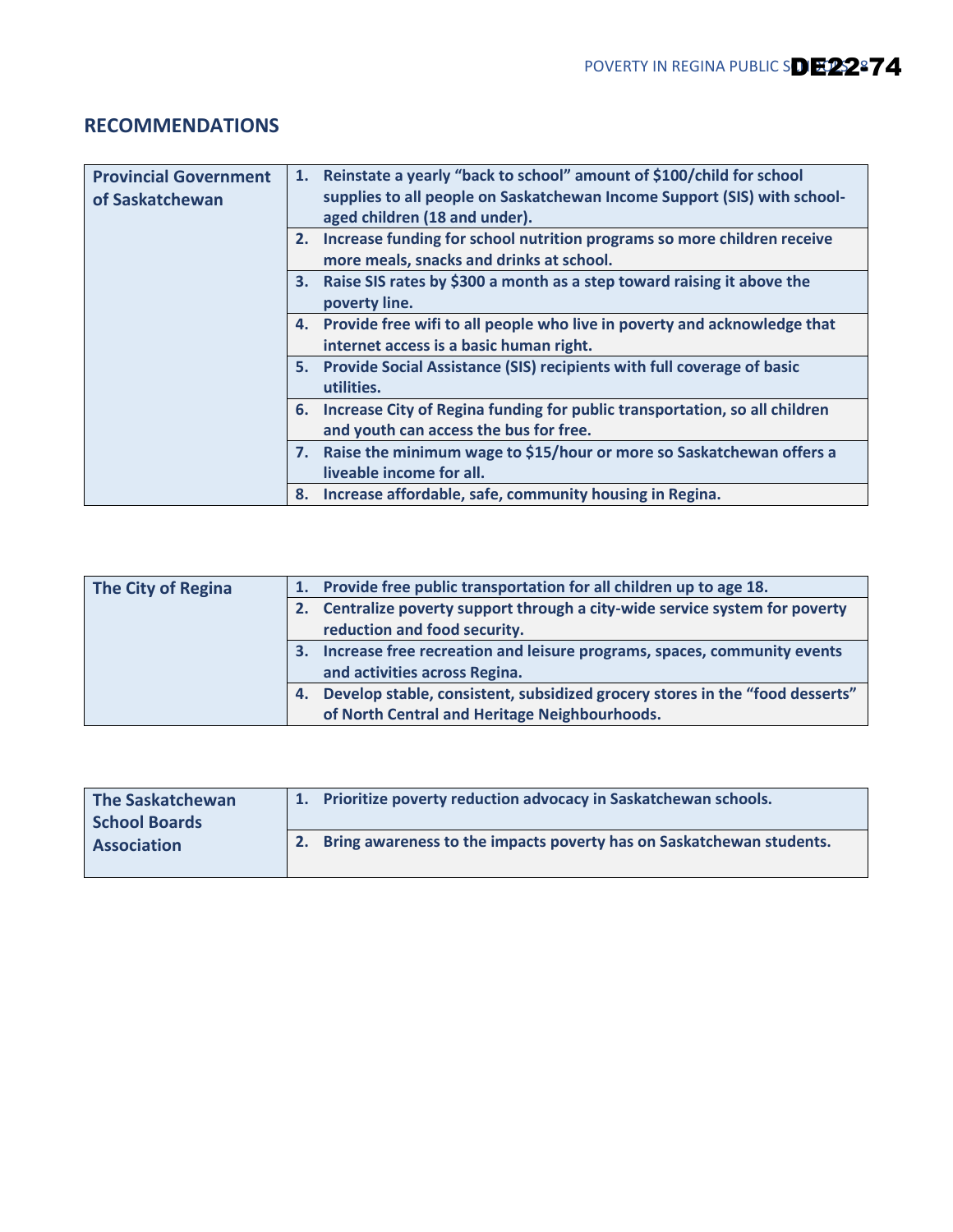| <b>Regina Public School</b> |    | 1. Prioritize poverty reduction advocacy in conversations with provincial         |
|-----------------------------|----|-----------------------------------------------------------------------------------|
| <b>Board</b>                |    | government leaders.                                                               |
|                             | 2. | Bring awareness to our community of the gravity of poverty in Regina              |
|                             |    | Public Schools and how it is affecting students.                                  |
|                             | 3. | Divert additional resources and support to schools in our division with high      |
|                             |    |                                                                                   |
|                             |    | poverty rates to ensure they have a more level playing field for achieving        |
|                             |    | success.                                                                          |
|                             |    | 4. Advocate for additional nutrition funding and support in more of our           |
|                             |    | <b>Regina Public Schools.</b>                                                     |
|                             | 5. | Keep the children and families who live in poverty at the forefront of            |
|                             |    | decision-making.                                                                  |
|                             | 6. | Review School Nutrition Program locations and programs. Ensure the                |
|                             |    | schools in our division with the most children in poverty are receiving a         |
|                             |    | School Nutrition Coordinator, kitchen access and any provincial funding for       |
|                             |    | food support.                                                                     |
|                             |    |                                                                                   |
|                             |    | 7. Provide resources and time to build relationships with families. Improve       |
|                             |    | communication between schools and marginalized families (non-white,               |
|                             |    | non-privileged) in our schools. Create casual, comfortable, ongoing               |
|                             |    | opportunities for engagement with those families/students.                        |
|                             | 8. | Encourage relationship-building activities for students in need to                |
|                             |    | encourage meaningful student-student relationships.                               |
|                             |    | 9. Offer free food to families and students whenever possible.                    |
|                             |    | 10. Listen carefully to the needs of those in poverty. Take action based on their |
|                             |    |                                                                                   |
|                             |    | recommendations.                                                                  |
|                             |    | 11. Provide professional development for school staff to assist them in           |
|                             |    | working effectively with students in poverty and addressing the impact of         |
|                             |    | associated trauma and chronic stress.                                             |
|                             |    | 12. Minimize bullying and discrimination against children in poverty.             |